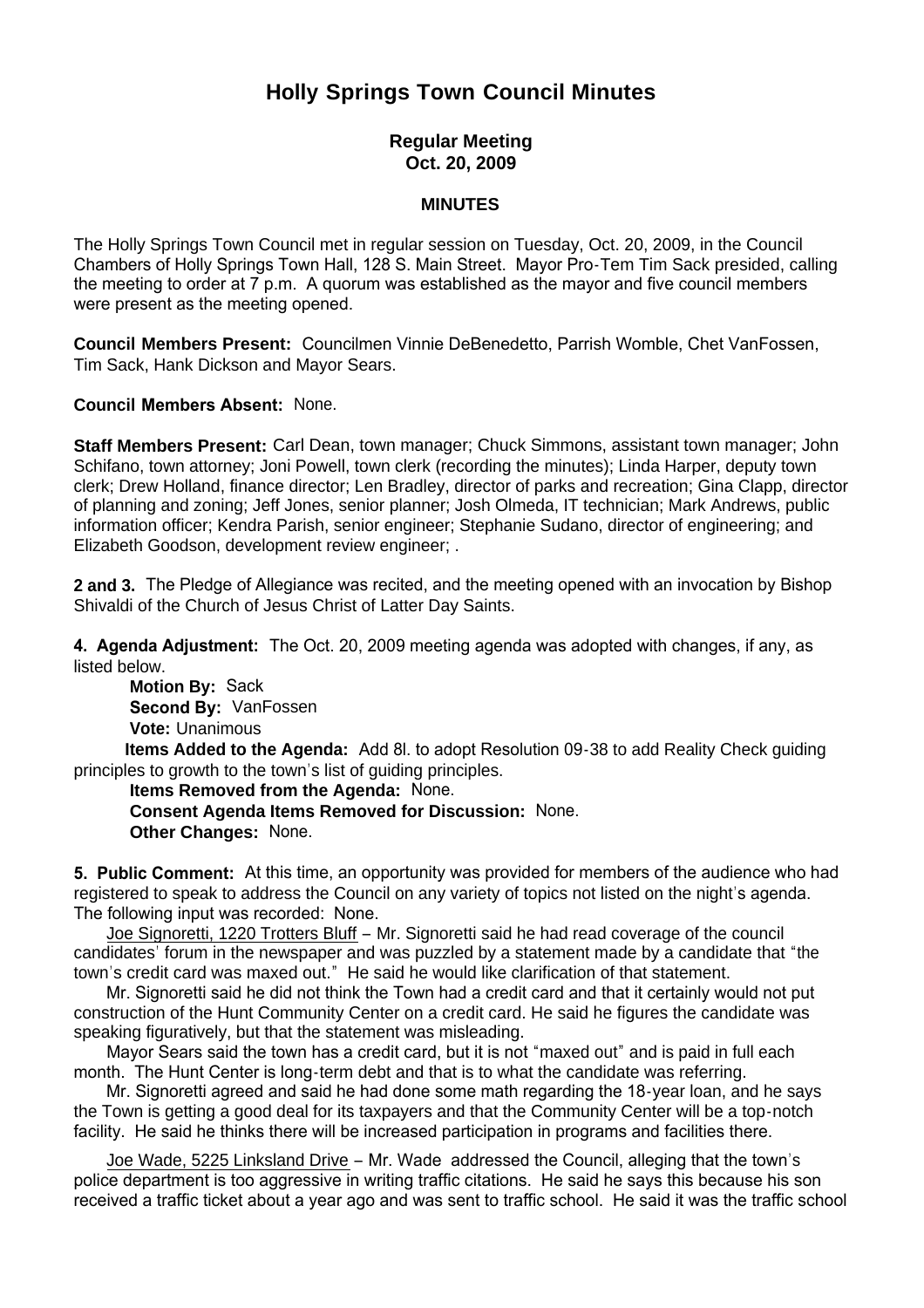instructor who stated to students in the class that Holly Springs police had written a lot of tickets in the past. The instructor also related how he came to Holly Springs and was actually stopped by police for a traffic violation.

 Mr. Wade said all of this to conclude with the point that he feels Holly Springs police are too aggressive with traffic tickets.

 In response, Council members pointed out that the Town gets many complaints from citizens about speeding traffic, and when the police respond, there are complaints that they are too aggressive. The Council spoke in support of the police department and its efforts.

**6a. Financial Certificate of Achievement Award –** Mr. Holland said the Certificate of Achievement for Excellence in Financial Reporting has been awarded to the Town of Holly Springs Finance Department by the Government Finance Officers Association (GFOA) of the United States and Canada for its comprehensive annual financial report (CAFR.)

 The Certificate of Achievement is the highest form of recognition in the area of governmental accounting and financial reporting, and its attainment represents a significant accomplishment by a government, its management and its financial office staff.

 He said this is the fourth year that the Town of Holly Springs has earned this prestigious award. Mr. Holland will introduce for recognition members of the Town's Finance Department, who all contributed to this achievement.

 **Action:** None.

**6b. Assessment Of Community Health Services -** Wake County Commissioner Lindy Brown said that she recently provided the Wake Mayors Association with an overview of a community assessment to be conducted. She thanked Mayor Sears for inviting her to the Town of Holly Springs and presented to the Town Council an abbreviated version of the same information of interest to Holly Springs.

 **Action:** None.

**7a. Public Hearing: Ordinance 09-21, UDO Amendment 09-UDO-13, Decision Matrix –** Ms. Clapp said the primary purpose of the proposed ordinance is to amend the Unified Development Ordinance to increase the ability for Staff to have the final determination authority for approval or denial for certain types of development plans. Currently, all development plans require either Town Council action (gateway projects) or Technical Review Committee action (non-gateway projects.)

She said FMI, the Town's consultants during an assessment of the Town's development review processes, provided a report that states that Holly Springs is unique in that Town Staff does not have approval authority for various development projects and that all plans require either Town Council or Technical Review Committee approval. The attached ordinance would provide some staff-level action.

She said the primary significance of this change, according to FMI, would be to shorten the time delay that developers must deal with waiting for Planning Board recommendation and Town Council action for small projects. Essentially, by removing these two steps, three to four weeks would be eliminated from the review process and would allow developers to move more quickly into the construction processes.

Ms. Capp said it has been found that there are only a handful of instances over the past five to 10 years when the Town Council did not vote in accordance with Staff recommendations on development plans. There are numerous projects, however, where the Town Council added conditions of approval primarily to enhance the appearance of the building facades. The UDO, however, has been updated over the past few years to clearly specify the desires of the Council regarding architectural appearances, so such conditions no longer occur. Now, the majority of projects are approved in accordance with Staff recommendations.

 As a result of this research, staff is recommending to have all projects up to 20,000 square feet to be considered through the administrative review process with appeals to Town Council (should staff deny a plan.) All projects greater than 20,000 sq. ft. would continue to be reviewed by the Planning Board for recommendation and final determination by Town Council (gateway) or the TRC process (non-gateway.)

With that explanation completed, Mayor Sears opened the public hearing to accept input. The following comments were recorded: None.

There being no comments, the public hearing was closed.

 **Action #1:** The Council approved a motion to accept the following statement as true: *"The*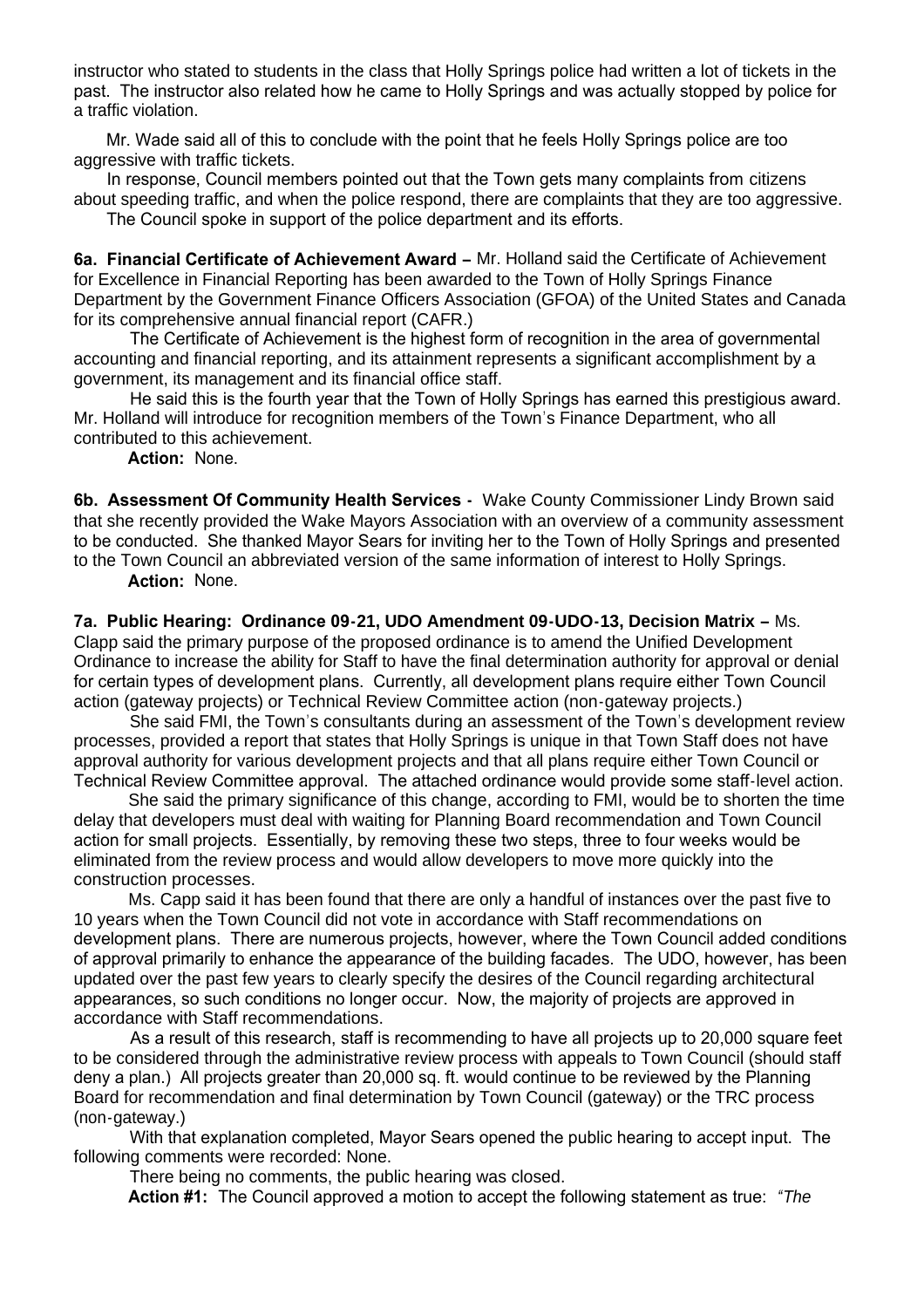*requested UDO Text Amendment is consistent with the Vision Holly Springs Comprehensive Plan as the proposed amendment conforms with Policies for Economy and will assist staff in implementing the plan as stated in the Executive Summary to 'make administrative decisions (and) enforce development-related codes.'"*

**Motion By:** VanFossen **Second By:** Sack **Vote:** Unanimous.

**Action #2:** The Council approved a motion to adopt Ordinance #09-21 to approve and enact UDO Text Amendment #09-UD0-13 to modify the text of UDO Section 9.09 Decision Matrix as submitted by the Town of Holly Springs.

**Motion By:** VanFossen **Second By:** Womble **Vote:** Unanimous. *A* c*opy of Ordinance 09-21 is incorporated into these minutes as addendum pages.*

**8. Consent Agenda:** The Council approved a motion to approve all items on the Consent Agenda. The motion carried following a motion by Councilman Sack, a second by Councilman Dickson and a unanimous vote. The following actions were affected:

8a. Minutes – The Council approved minutes of the Council's meeting held Oct. 6, 2009.

8b. Budget Amendment Report – The Council received a monthly report of amendments to the FY 2009-10 budget approved by the town manager.

8c. Quarterly Financial Report – The Council received their quarterly financial report.

8d. Resolution 09-36 – The Council adopted Resolution 09-36 declaring a vehicle surplus property. *A* c*opy of Resolution 09-36 is incorporated into these minutes as addendum pages.*

8e. Methodist Church Parking Lot – The Council approved a construction materials and testing contract for the Methodist Church downtown parking lot project. *A* c*opy of the contract and budget amendment are incorporated into these minutes as addendum pages.*

8f. Methodist Church Parking Lot - The Council approved construction contract change order No. 1 in the Methodist Church downtown parking lot project, the updated project budget worksheet and budget amendments. *A* c*opy of contract change order #1 and budget amendment are incorporated into these minutes as addendum pages.*

8g. Main Street Enhancement Project - The Council approved construction contract change order No. 1 in the Main Street Enhancement project. *A* c*opy of contract change order #1 is incorporated into these minutes as addendum pages.*

8h. Utley Creek Modeling, Task 2 – The Council approved Task 2 in the Utley Creek modeling contract with CH2MHill in the amount of \$10,000 and adopted the associated project budget worksheets and budget amendment in the amount of \$54,000 to fund Tasks 1, 2 and 3.*Copies of the budget amendments are incorporated into these minutes as addendum pages.*

8i. Resolution 09-37 – The Council adopted Resolution 09-37 changing Springstone Drive to the name of Crossway Lane, effective Jan. 1, 2010. *A* c*opy of Resolution 09-37 is incorporated into these minutes as an addendum page.*

8j. Budget Amendment, \$3,375 – The Council adopted an amendment to the FY 2009-10 budget in the amount of \$3,375 to accept insurance proceeds for repairs to a police vehicle. *A* c*opy of the budget amendment is incorporated into these minutes as an addendum page.*

8k. Budget Amendment, \$5,335 – The Council adopted an amendment to the FY 2009-10 budget in the amount of \$5,335 to accept insurance proceeds for repairs due to water damage. *A* c*opy of the budget amendment is incorporated into these minutes as an addendum page.*

8l. Resolution 09-38- The Council adopted Resolution 09-38 endorsing the Reality Check guiding principles of Transit; Vibrant Centers; and Sustained Green Space to augment the already-adopted guiding principles of the Town that are Economy; Innovation; Investment; Managed Growth; and Partnerships. *A* c*opy of Resolution 09-38 is incorporated into these minutes as an addendum page.*

**9a. Public Safety Telephone System Upgrade** – Mr. Schifano said it has been determined that the Town's Public Safety Answering Point (PSAP) needs to be upgraded with new telephone equipment.

 He said the original provider of the equipment was Wireless Communications, Inc, which has provided a sales proposal for \$173,003.50. This contract ordinarily would need to be advertised and bid under formal bidding rules; however, staff would like to take advantage of what is known as